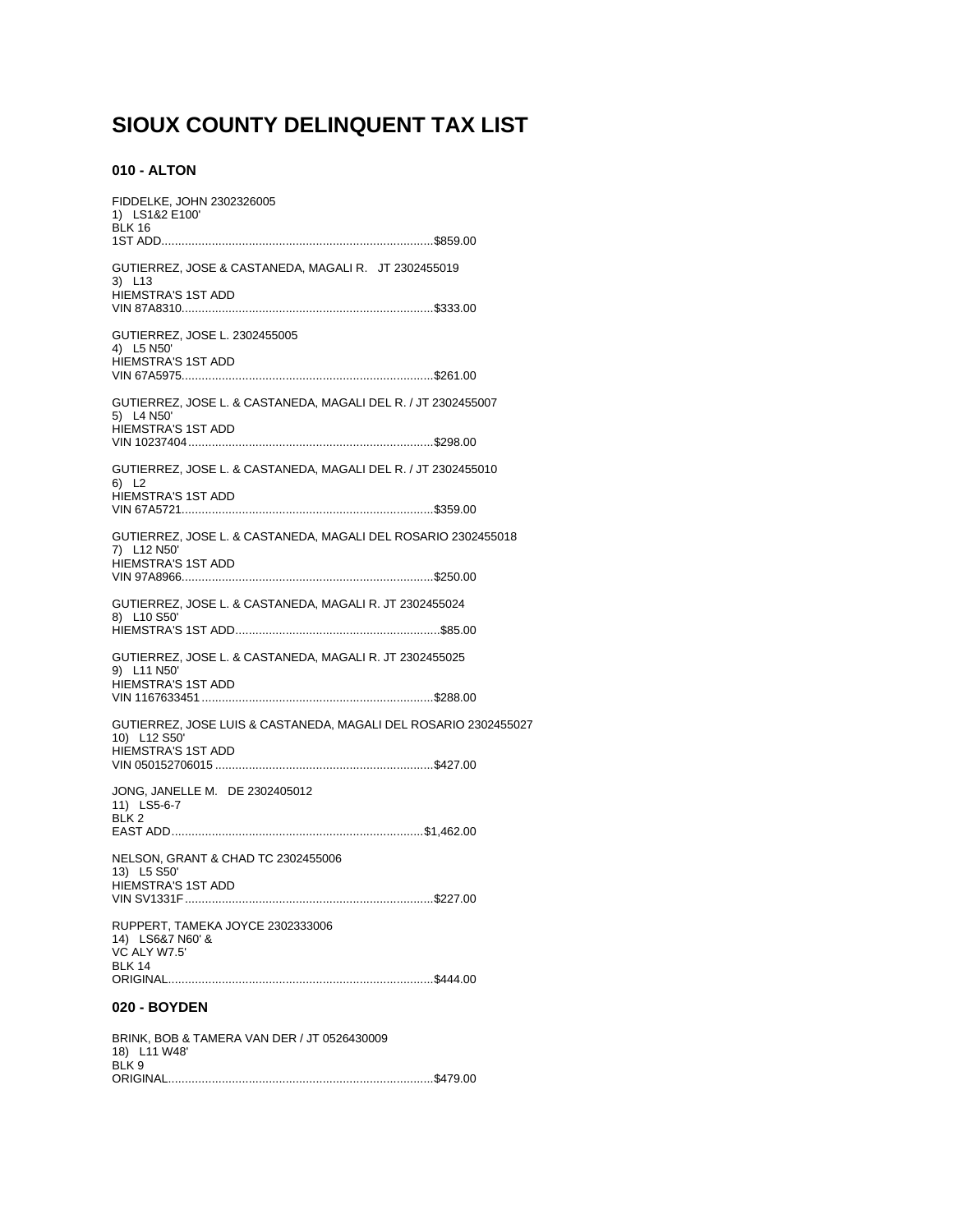| HULLEY, MINDI D. 0525304015 |  |
|-----------------------------|--|
| 19) LS6&7                   |  |
| BLK 2                       |  |
|                             |  |

## 040 - GRANVILLE

| RIMMER. IVAN J. & PAT J. JT 2401304013 |  |
|----------------------------------------|--|
| 25) L9 S5' OF W67.5' &                 |  |
| LS 10&13 W67.5'                        |  |
| BI K 1                                 |  |
|                                        |  |

## 050 - HAWARDEN

| BEIL JR., BENJAMIN F. & ANN M. / JT 1903228002<br>26) OL 4 TR IN (PARCEL A)<br>AUD SUBD PT N NE |
|-------------------------------------------------------------------------------------------------|
| BRONKHORST, ROBIN 1902128007<br>27) L2 & L3 N25'<br><b>BLK 10</b><br><b>WESTERN TOWN LOT</b>    |
| BUESO, CARLOS A. & OCAMPO, SANDRA L. / JT 1335353001<br>28) L12<br><b>BLK 61</b>                |
| BULTMAN, AUSTIN L. & ASHLEY L. / JT 1327426011<br>29) NE SE<br>GOVT L5                          |
| BULTMAN, AUSTIN L. & ASHLEY L. / JT 1327484012<br>30) L 6 EXC E50'                              |
| HARVEY, MALINDA KAY 1902108013<br>33) LS 10-11<br>BLK <sub>5</sub>                              |
| <b>HEDDEN, KIRBY 1335352002</b><br>34) L3 & L4 N8'<br><b>BLK 62</b>                             |
| <b>HEDDEN, KIRBY M. 1335352001</b><br>35) LS1&2<br><b>BLK 62</b>                                |
| <b>HEDDEN, KIRBY M. 1335352003</b><br>36) L4 S22' & L5 &<br>VC ALY BLK 62                       |
| KARA CORPORATION 1902303003<br>40) OL 1 E PT S200'                                              |
| LEPE, RAMON SEGURA & SEGURA, MARIA D. DE ARCE & ETAL. /JT 1335327008<br>41) L7<br><b>BLK 41</b> |
| MILLER, PAUL E. 1902329003<br>42) L1 E100' & L2 &<br>L3 W50'<br>BLK 1                           |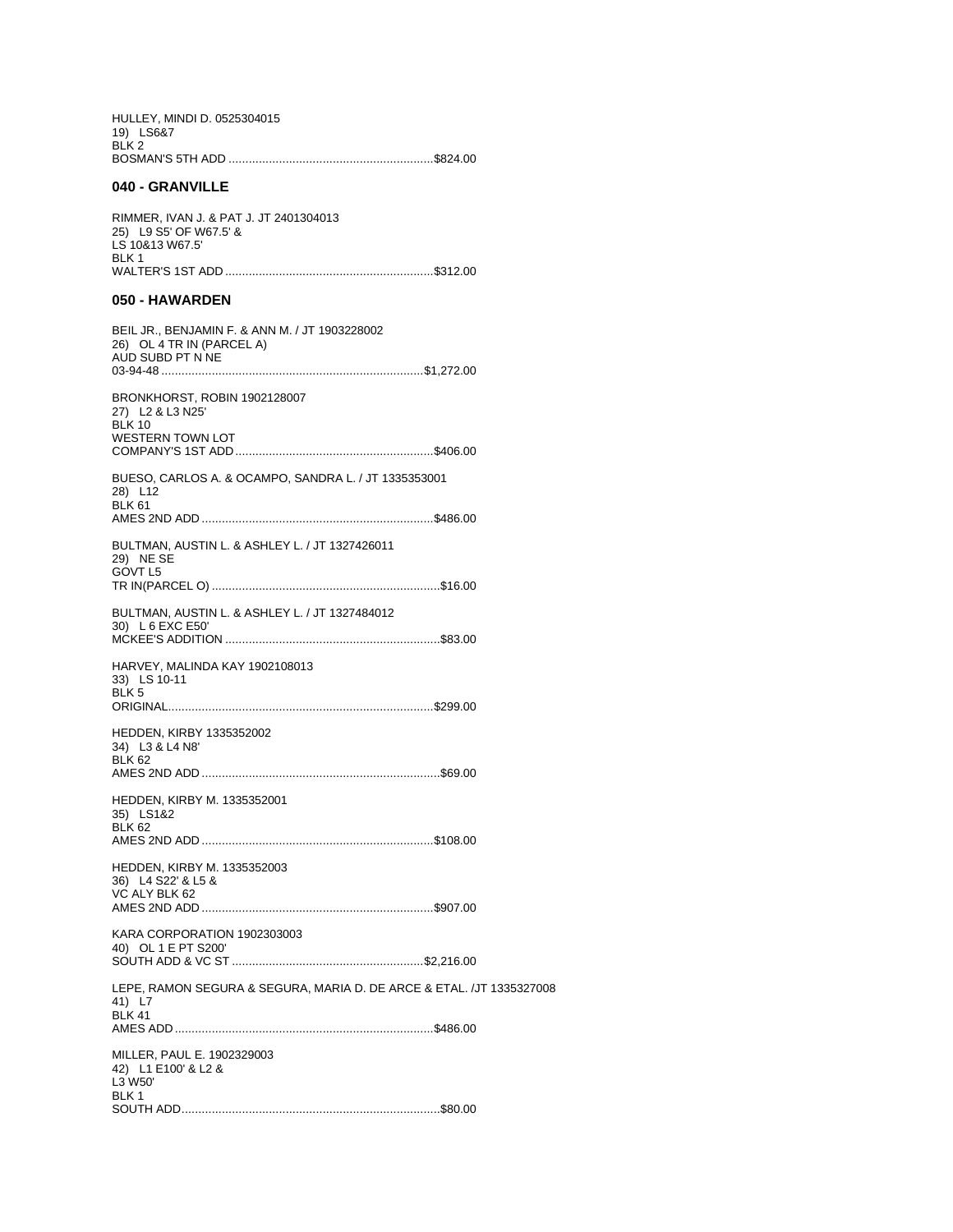MONTES, LEONARDO & TOPETE, NORMA E. / JT 1335386008 43) L5 E23.33' OF S125' & L6 S125' BLK 23 **WESTERN TOWN LOT** REED, KYLEE 1335355006 44) L12  $BLK 29$ WESTERN TOWN LOT TERRIGUES, JOSE LUIS TOPETE & DUENAS, OFELIA JT 1335355014 46) L4<br>BLK 29 **WESTERN TOWN LOT** TOPETE, MARIA GUZMAN 1335180006 47) LS4-5-6 W75'  $BLK3$ VERDUIN, AMBER & VERDUIN, DALE & SHARON 1335455003 48) LS2&3 AUD SUBD BLK 10 WINTERFELD, CURTIS & ROX ANN 1335162001 49) L12 BLK 31 070 - HULL HORSTMAN, TYLER 0426452011 51) L17 W100' OF E248' OF N204' P&K INVESTMENTS LLC 0426302008 52) L9 BLK 34 AUDSUBD BLKS31-33-34 **110 - ORANGE CITY** BESSON LVG TR 1732276011 53) L7 **BLK 19** HUBERS, HARLAN, JERRY & ALVINA TC 1732476003 54) L4 **BLK 23** HUFFMAN, DARAN S. 1732253011 55) L5 S75' **BLK 38** MEERDINK, ROBBIE W. & HEIDI E. JT 1732283007 56) L7 W50'<br>BLK 26 

## 120 - ROCK VALLEY

| GROOT, MATTHEW J. DE 0322302013 |  |
|---------------------------------|--|
| 59) OL H                        |  |
|                                 |  |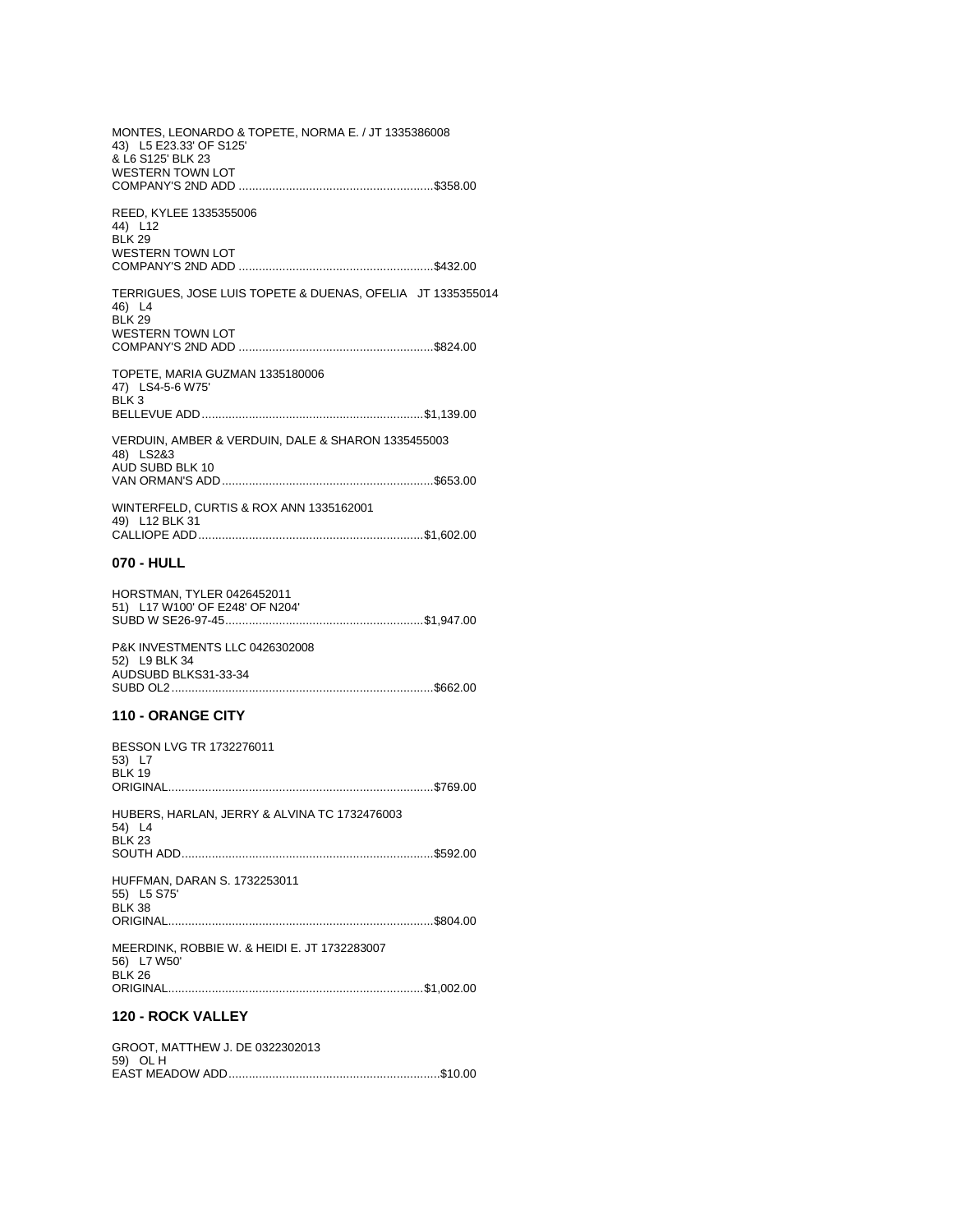HOEKSTRA, MILDRED F. 0321353033 60) L37 S100.26 

MAUTHE, BRENDA K. 0320427006 62) L1 N68'<br>BLK 2 

MUNNEKE, LLOYD & PEARL REV TR 0329129008 63) L8<br>BACK NINE ADD **HERITAGE ESTATES II** 

ORTMAN, DONALD L. 0320403003 64) L24 N5' & L25 

#### 125 - ROCK VALLEY AGLAND

ROCK MILLS, INC 0320351014 66) BLK 3 W PT<br>EXC PARCELS K & L 

### **130 - SIOUX CENTER**

| <b>150 - BOYDEN-HULL CAPEL</b>                                                                                                   |  |
|----------------------------------------------------------------------------------------------------------------------------------|--|
| VRIES, LAREMY ROSS DE & REBECCA ANN DE / JT 1604308005<br>76) L1<br>BLK <sub>3</sub>                                             |  |
| VRIES, LAREMY R. & REBECCA A. DE / JT 1604159001<br>75) LS1&2 W100' L3 W100'<br>OF N10' & W95' OF<br>S14' LS4&5 W95'             |  |
| SCHOLTEN, GLEN 1609102005<br>74) L4 N141.75' OF W60'<br><b>OF E104'</b><br>BLK 1                                                 |  |
| RODRIQUEZ, RAFAELA DELGADILLO & DELGADILLO, JOHESUA OLVERA / JT 1605502009<br>73) SE NE<br>N PT W OF 3RD ST<br>TR 50.2' X 201.3' |  |
| MARTINEZ, ELVIRA SORAIDA TREJO 1604154006<br>71) L6 E70'<br><b>BLK 42</b>                                                        |  |
| HULSTEIN MIDWEST RENTAL, LLC 1605429001<br>69) L2 & L3 N5'<br>BLK <sub>1</sub>                                                   |  |
| EASTSIDE VALLEY APARTMENTS, LLC. 1604228008<br>67) L3<br>BLK <sub>1</sub><br>DE VRIES RENSINK                                    |  |

SNEDEKER, BRENDA 1102476003 77) SE SE S PT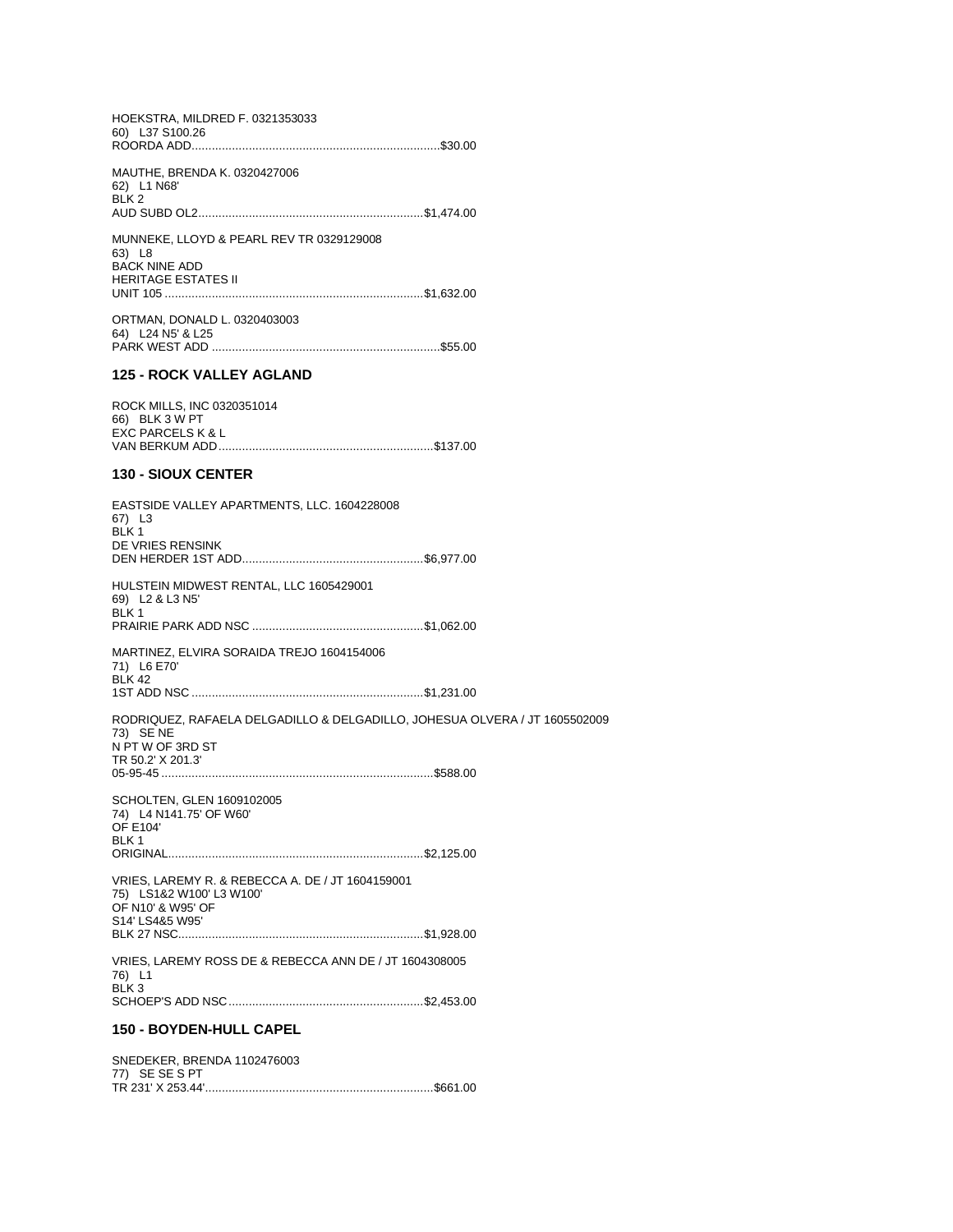## **170 - BOYDEN-HULL LINCOLN**

| <b>200 - BOYDEN-HULL SHERIDAN</b>                     |  |
|-------------------------------------------------------|--|
| KOOIKER. JOYCE K 0429201003<br>85) 29-97-45;<br>NW NE |  |
|                                                       |  |

### D'AGROSA, ESTHER REV TRUST 0511401001 86) 11-97-44; NW SE......................................................................................\$15.00 D'AGROSA, ESTHER REV TRUST 0511451001

87) 11-97-44; SW SE......................................................................................\$14.00

## **240 - MOC-FV FLOYD**

| ANKER, WILLIAM & WINNIFRED 1807101003<br>91) 07-95-43;<br>L10                  |  |
|--------------------------------------------------------------------------------|--|
|                                                                                |  |
| GROOTENHUIS, SCOTT L. & MICHELLE M. TE JT 1808101002<br>92) 08-95-43;<br>NW NW |  |
|                                                                                |  |
| GROOTENHUIS, SCOTT LEE TE 1808101003<br>93) 08-95-43;                          |  |
|                                                                                |  |

#### **250 - MOC-FV HOLLAND**

| DOORNINK, GERBEN & BERNICE FAMILY TRUST 1724151005 |  |
|----------------------------------------------------|--|
| 96) 24-95-44;                                      |  |
| SW NW                                              |  |
|                                                    |  |

#### **260 - MOC-FV LYNN**

| GROOTENHUIS, SCOTT TE 1216426004 |  |
|----------------------------------|--|
| 99) 16-96-43;                    |  |
| NF SF                            |  |
| E360' OF S475' OF                |  |
|                                  |  |
|                                  |  |

#### **320 - MOC-FV NASSAU**

| WIELENGA, ZACHARY J. & ALISON L. / JT 2317226003 |  |
|--------------------------------------------------|--|
| 101) 17-94-44;                                   |  |
| NE NE                                            |  |
|                                                  |  |

## **330 - MOC-FV READING**

|            | LEHMAN, RANDY L. & SHERRY A. JT 2126351003 |  |
|------------|--------------------------------------------|--|
| 102) SW SW |                                            |  |
|            |                                            |  |

## **340 - MOC-FV SHERMAN**

| FEGENBUSH, ERIK S. LIVING TRUST 2223201001<br>103) 23-94-45; |  |
|--------------------------------------------------------------|--|
| FEGENBUSH, ERIK S. LIVING TRUST 2223226001<br>104) 23-94-45: |  |
|                                                              |  |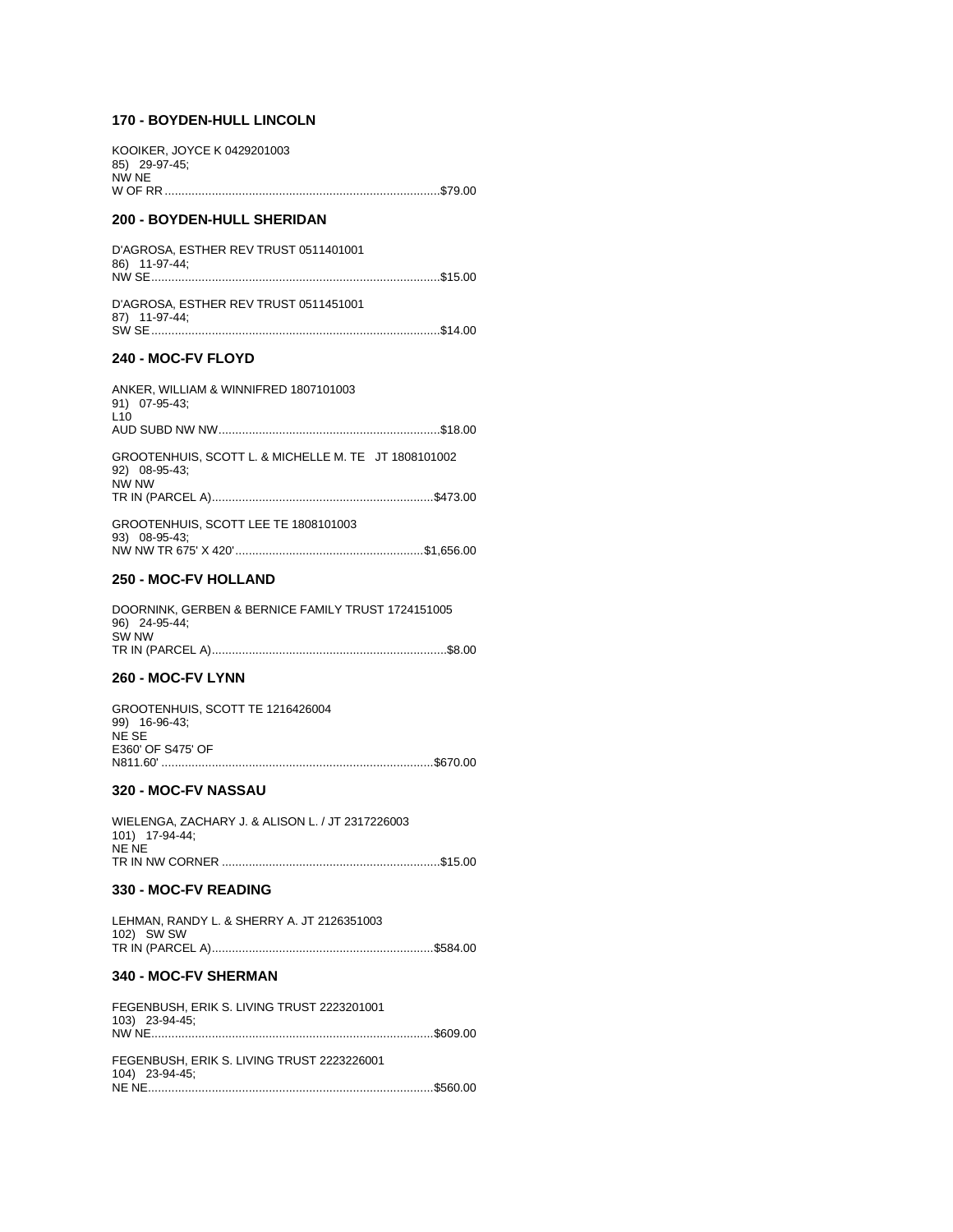| FEGENBUSH, ERIK S. LIVING TRUST 2223276001<br>105) 23-94-45; |  |
|--------------------------------------------------------------|--|
| FEGENBUSH, ERIK S. LIVING TRUST 2224401001<br>106) 24-94-45; |  |
| HAWKINS, GENE R. 2227301003<br>107) 27-94-45;<br>NW SW       |  |
| HAWKINS, GENE R. 2227326003<br>108) 27-94-45;<br>NE SW       |  |
| <b>400 - ROCK VALLEY ROCK</b>                                |  |
|                                                              |  |
| HUL, TYLER J. VAN'T 0326201004<br>110) 26-97-46;<br>NW NE    |  |
| TAYLOR, RANDY & ANITA JT 0327151009<br>111) SW NW            |  |
| <b>420 - ROCK VALLEY SIOUX</b>                               |  |
| GAYER, TRACY L. & KIM S.Z. JT 0205451001<br>112) 05-97-47;   |  |
| <b>450 - SHELDON SHERIDAN</b>                                |  |
| D'AGROSA, ESTHER REV TRUST 0511251001<br>115) 11-97-44;      |  |
| D'AGROSA, ESTHER REV TRUST 0511276001<br>116) 11-97-44;      |  |
| D'AGROSA, ESTHER REV TRUST 0512101004<br>117) 12-97-44:      |  |

D'AGROSA, ESTHER REV TRUST 0512151002<br>119) 12-97-44;

D'AGROSA, ESTHER REV TRUST 0512176001 

#### **470 - SIOUX CENTER CENTER**

| KLEIN, WAYNE C. & PAMELA JT 1511476001 |  |
|----------------------------------------|--|
| 121) 11-95-46;                         |  |
|                                        |  |

#### 530 - SIOUX CENTER WEST BRANCH

| BERG. DAVID VANDER 1628376002 |  |
|-------------------------------|--|
| 128) 28-95-45:                |  |
| SE SW                         |  |
|                               |  |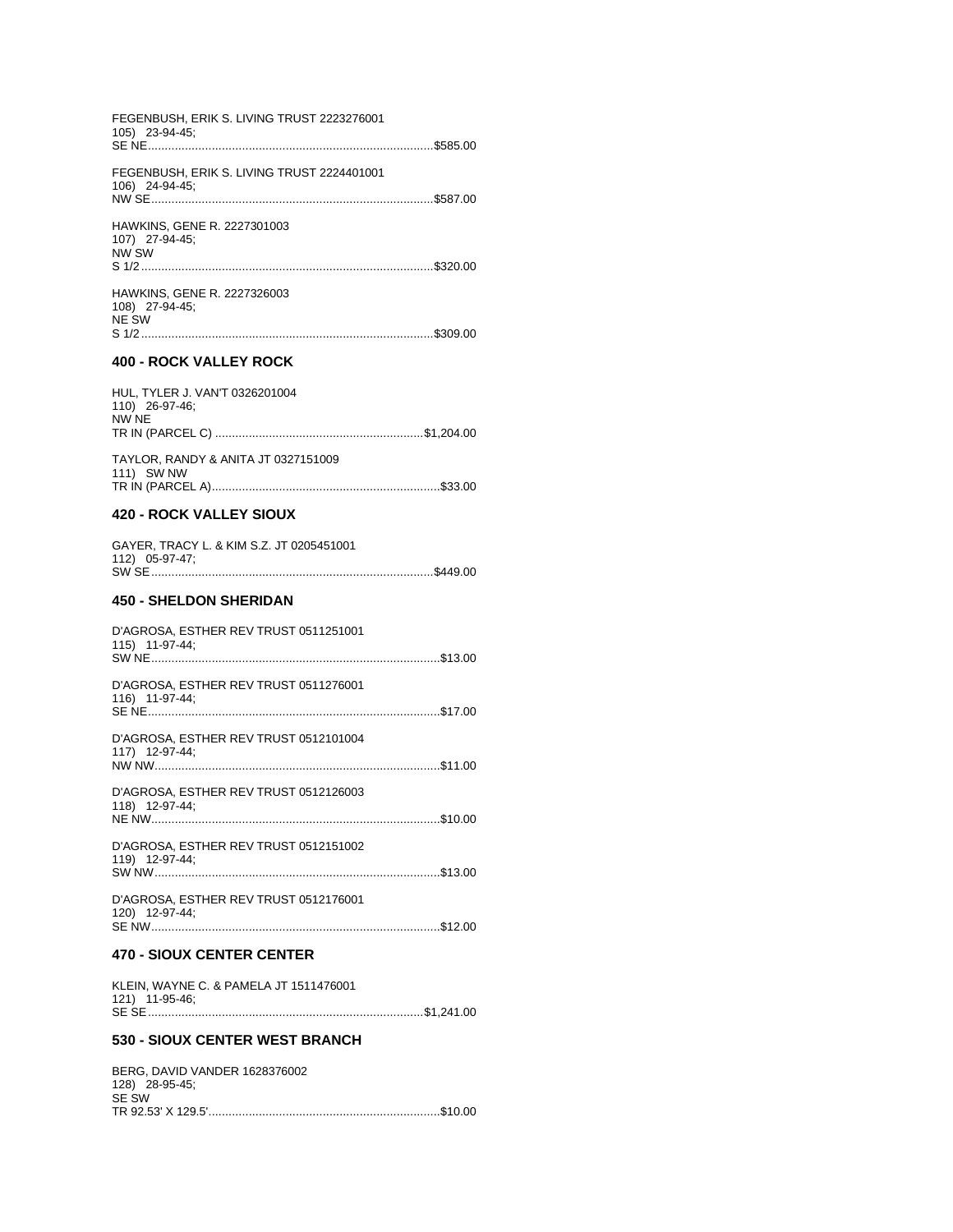| J & H BUILDERS, LLC 1615351002<br>129) SW SW                            |
|-------------------------------------------------------------------------|
| KLEIN, WAYNE C. & PAMELA JT 1618101001<br>130) 18-95-45;                |
| KLEIN, WAYNE C. & PAMELA JT 1618126001<br>131) 18-95-45;<br>NE NW       |
| 550 - WEST LYON SIOUX                                                   |
| GAYER, H. ARTHUR TRUST 0205101002<br>132) 05-97-47;                     |
| GAYER, H. ARTHUR TRUST 0205126001<br>133) 05-97-47;                     |
| GAYER, H. ARTHUR TRUST 0205151002<br>134) 05-97-47;                     |
| GAYER, H. ARTHUR TRUST 0205176001<br>135) 05-97-47;                     |
| 560 - WEST SIOUX BUNCOMBE                                               |
| BULTMAN, AUSTIN L. & ASHLEY L. / JT 1327401005<br>137) NW SE<br>GOVT L5 |
| <b>580 - WEST SIOUX EAGLE E1/2</b>                                      |
| NASERS, JOHN T. 1435476003<br>138) 35-95-47;<br>SE SE                   |
| 590 - WEST SIOUX EAGLE W1/2                                             |
| STORM, JOHN WILLIAM 1430376002<br>141) 30-95-47;<br>SE SW               |
| WITT, JASON M. 1432301008<br>142) 32-95-47;<br>NW SW                    |
| YOERGER, ADAM R. & AMY D. / JT 1430101005                               |
| 143) 30-95-47;<br>NW NW                                                 |
| YOERGER, ADAM R. & AMY D. / JT 1430126003                               |
| 144) 30-95-47;<br><b>NE NW</b>                                          |
| YOERGER, ADAM R. & AMY D. / JT 1430151007<br>145) 30-95-47;<br>SW NW    |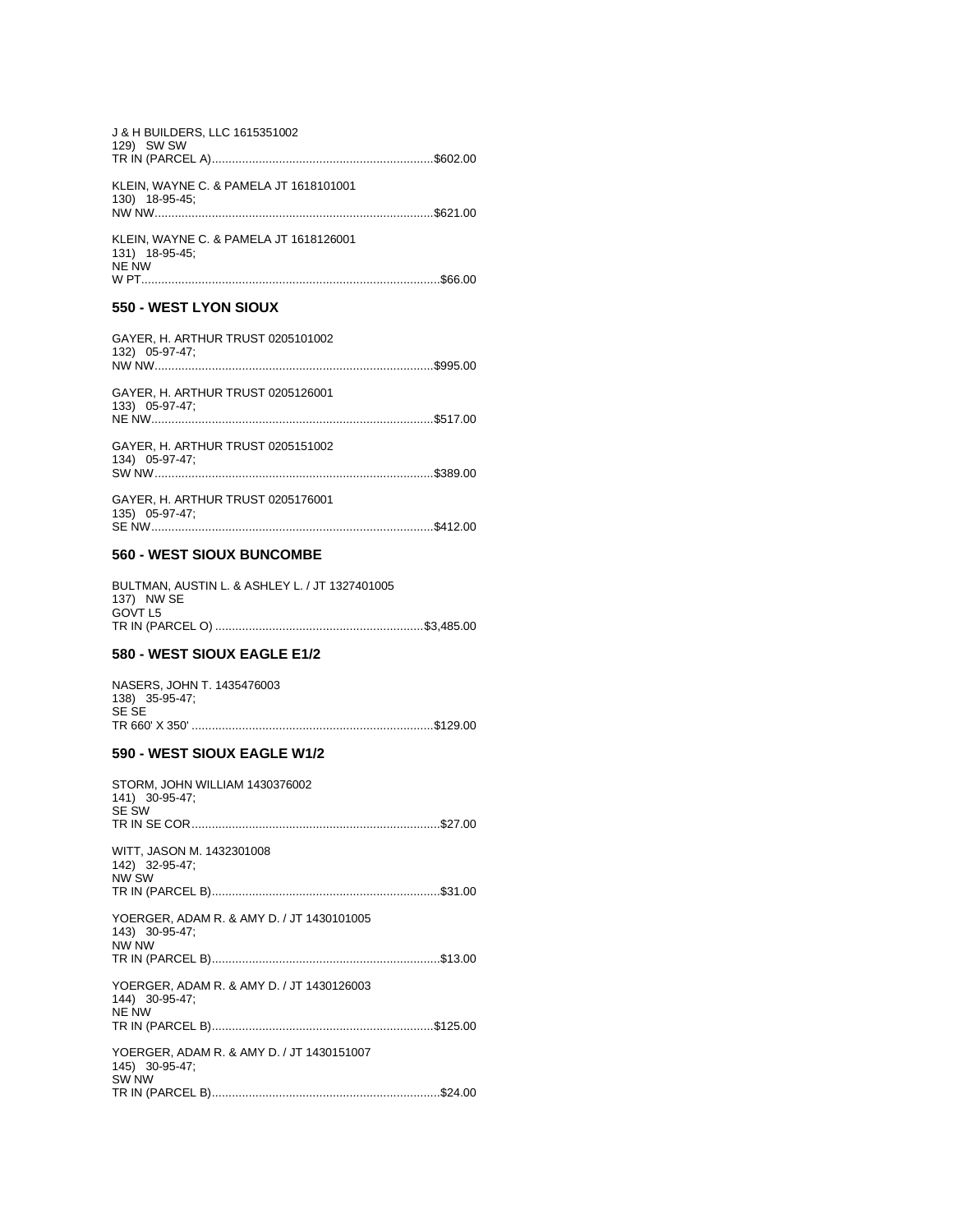| YOERGER, ADAM R. & AMY D. / JT 1430176003<br>146) 30-95-47;<br><b>SE NW</b> |  |
|-----------------------------------------------------------------------------|--|
| YOERGER, ADAM R. & AMY D. / JT 1430176005<br>147) 30-95-47;<br><b>SE NW</b> |  |
|                                                                             |  |

#### 600 - WEST SIOUX GARFIELD

SPAANS, BARRY ALLAN & KRISTEN ANN / JT 0807301002 148) 7-96-47;<br>NW SW E OF HWY SPAANS, BARRY ALLAN & KRISTEN ANN / JT 0807352001

 $149)$  7-96-47;<br>SW SW 

## 610 - WEST SIOUX LOGAN

|            | ARENS, JAMIE 1932401001 |  |
|------------|-------------------------|--|
| 150) NW SE |                         |  |
|            |                         |  |

#### 050 - HAWARDEN

| *MORGAN, ALAN BLAIR & JENNIFER LEE TC 1335328004 |  |
|--------------------------------------------------|--|
| 156) LS1-2-3                                     |  |
| <b>BLK 42</b>                                    |  |
|                                                  |  |
|                                                  |  |

## 170 - BOYDEN-HULL LINCOLN

| *HASCHE FARMS INC. 0405426006 |  |
|-------------------------------|--|
| 157) 05-97-45;                |  |
| NE SE                         |  |
| TR IN (PARCEL A)              |  |
| & TR ADJ TO                   |  |
|                               |  |
|                               |  |

## 050 - HAWARDEN

| JIMENEZ ARIAS, JOSE DANIEL CL8112<br>158) 84AB76123 1976 ARTCRAFT ONG/WHI<br>70X14 CL8112         |  |
|---------------------------------------------------------------------------------------------------|--|
| LEPE, JASMIN VERONICA 1260CKDFL2165TE<br>159) 84AB49646 1971 ADRIAN GOLD<br>57X12 1260CKDFL2165TE |  |
| MONTES TOPETE, LEONARDO 0529967717<br>160) 84AA99972 1972 CHAMPION WHITE<br>14X60 0529967717      |  |
| SEGURA LEPE, RAMON C 5331883<br>161) 84AB11159 1961 HILTON PINK/GR<br>49X10 5331883               |  |
| TOPETE TERRIGUEZ, JOSE M 1255K<br>162) 84AA47356 1971 SIERRA HOME GREEN<br>67X14 1255K            |  |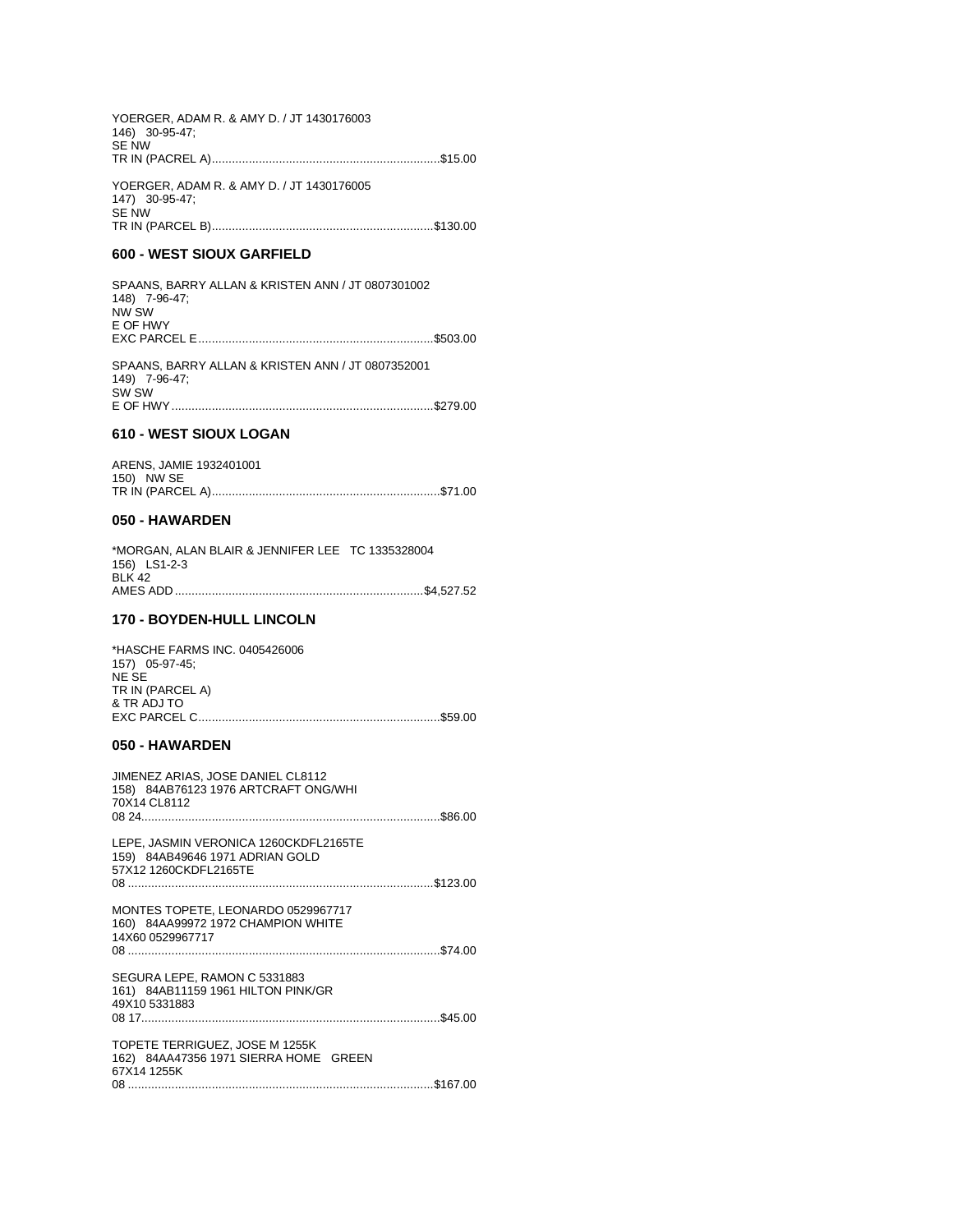| TOPETE, TERESA TOPETE G5012C2N20984<br>163) 84AA95419 1967 GREAT LAKESWHI BRO<br>46X12 G5012C2N20984 |
|------------------------------------------------------------------------------------------------------|
|                                                                                                      |
| 060 - HOSPERS                                                                                        |
| BIERBAUM, DUSTIN LEE RV6749<br>164) 84AB51085 1974 ARTCRAFT WHITE/BRWN<br>66X14 RV6749               |
| 070 - HULL                                                                                           |
| ALVARADO ESQUIVEL, JOSE MANUEL 97A9160<br>165) 84AA84053 1979 BONNAVILLA TAN<br>66X16 97A9160<br>09  |
|                                                                                                      |
| ESTEFES, ELIZABETH 0567033963S<br>166) 84AB31589 1976 CHAMPION WHI, BRO<br>14X52 0567033963S         |
|                                                                                                      |
| HERNANDEZ RAMOS, ELIZABETH 05945277643<br>167) 84AB42319 1994 CHAMPION TAN<br>14X56 05945277643      |
|                                                                                                      |
| HERNANDEZ RAMOS, ELIZABETH 48A13502<br>168) 84AB49390 1984 BONNAVILLA SIL, BRO<br>16X66 48A13502     |
| LIRA BARRETO, FRANCISCO 18A10498                                                                     |
| 169) 84AB16816 1981 BONNAVILLA<br>16X76 18A10498                                                     |
| OLMEDO LIRA, MARIA D 39A21455S<br>170) 84AB27561 1993 COLT WHI<br>39A21455S                          |
| 12                                                                                                   |
| <b>110 - ORANGE CITY</b>                                                                             |
| GARCIA MALDONADO, ALBERTO NEB49A22958                                                                |
| 173) 84AB92123 BELLAVISTA GRAY/WHT<br>48X27 NEB49A22958                                              |
|                                                                                                      |
| HEXAMER, BRENDA JO R276719<br>174) 84AA74807 1997 SCHULT WHITE<br>76X16 R276719                      |
| RYAN, DENNIS JAMES 050034804856                                                                      |
| 175) 84AB45435 1999 COLT HOUSING<br>050034804856<br>17                                               |
| <b>120 - ROCK VALLEY</b>                                                                             |
| AYALA RODRIGUEZ, IRAM MNDH04A35433432B<br>176) 84AB95769 1984 AMERICAN, YELLOW, 28X52\$747.73        |
| GARCIA TORRES, JAIME ARTURO HL6687<br>178) 84AB79636 1997 HIMI TAN                                   |
| 16X72 HL6687                                                                                         |